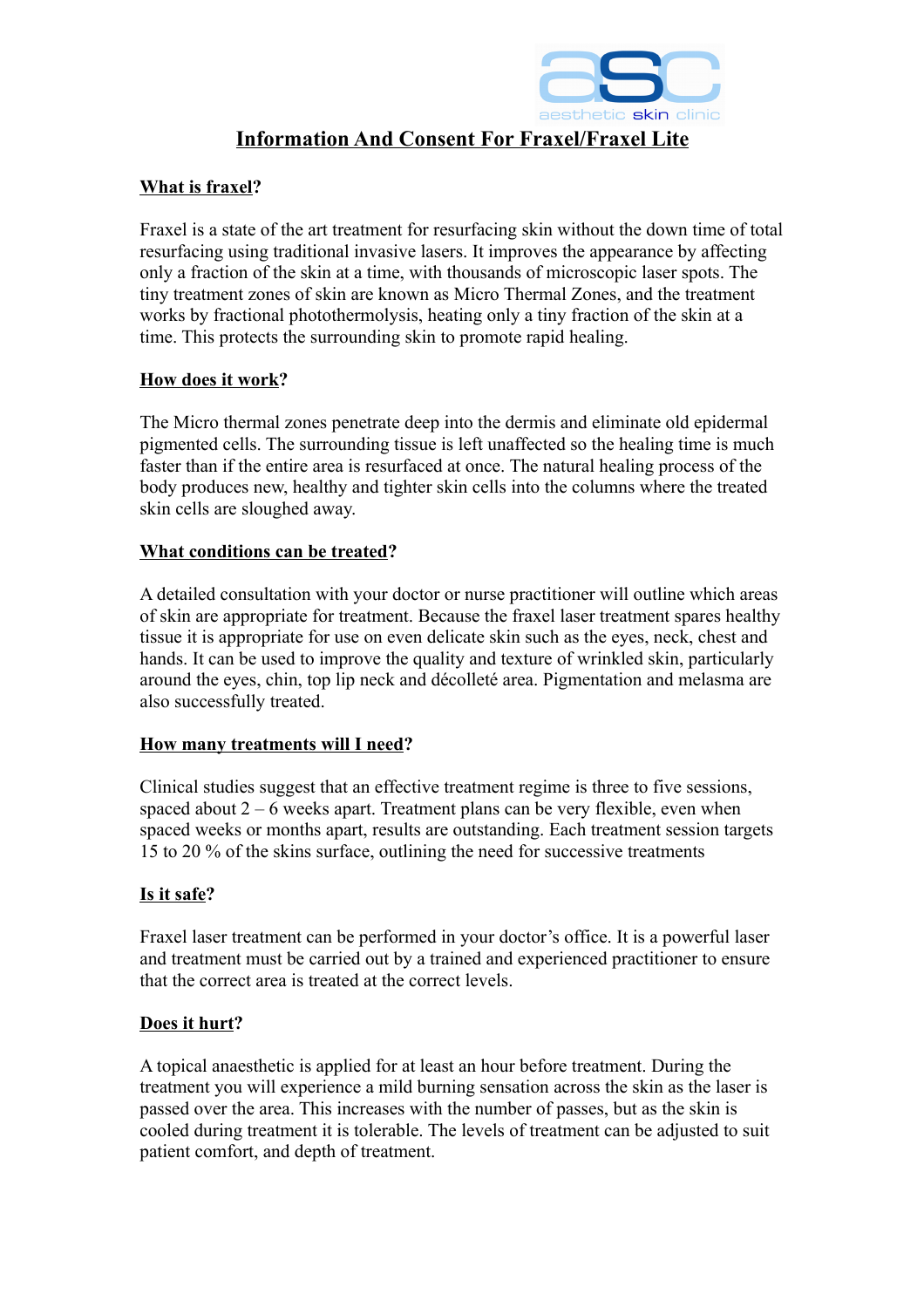## **How is the treatment carried out?**

The laser head will be passed over the treatment area in one direction, and then a second pass will be carried out in the opposite direction. A total of 8 to 10 passes may be carried out in total. The skin will be cooled during treatment, and with cold compresses following treatment.

## **Possible side effects**

You will experience a mild sunburnt sensation for about an hour after treatment, then virtually no discomfort. The skin will have a pinkish tone for about 5 days, This is a normal sign that the skin is heeling deeply. Swelling is minimal and resolves in two to three days. Other possible side effects include:-

| Redness         | Burns                          |
|-----------------|--------------------------------|
| Scabbing        | Blanching                      |
| <b>Blisters</b> | <b>Pigment Changes</b>         |
| Itching         | On set of herpes simplex virus |

New epidermal skin develops immediately as the healing process occurs. During healing your skin will have a bronze appearance that lasts from 3 to 14 days depending on the treatment level. Your skin will naturally exfoliate as the reorganised epidermal skin replaces dead tissue. Flaking is similar to that of mild sunburn.

## **Care following treatment**

The use of sunscreen following treatment is very important to protect the skin during the healing phase and for several weeks following treatment. Makeup can be applied after 24 hours once the initial epidermal healing has occurred. Aloe vera gel and cold compresses can be applied following treatment.

#### **When will I see results**

The results from this treatment are variable, depending on the original quality of the skin and degree of damage to be treated. The skin will begin to feel smoother and tighter even after the first treatment, but the best results from the treatment will continue to improve for up to six months, Increasing with additional treatments.

Please advise your doctor or Aesthetic Nurse if you have any forthcoming social engagements so a personal evaluation can be made as to any possible downtime associated with the treatment that could impact on your enjoyment of the event. Every individual can react differently to treatment so it is important to alert your practitioner.

# **Consent**

I agree to photos being taken to assess the progress of my treatment

……………………..

I confirm that I have been fully informed about the procedure and my questions have been answered. I understand the exclusions for treatment, and have advised the doctor of any changes to my medical history. I am fully aware of the possible risks and side effects and give my permission for the treatment to be performed. I understand that there are no treatment guarantees, and other treatments available have been explained to me.